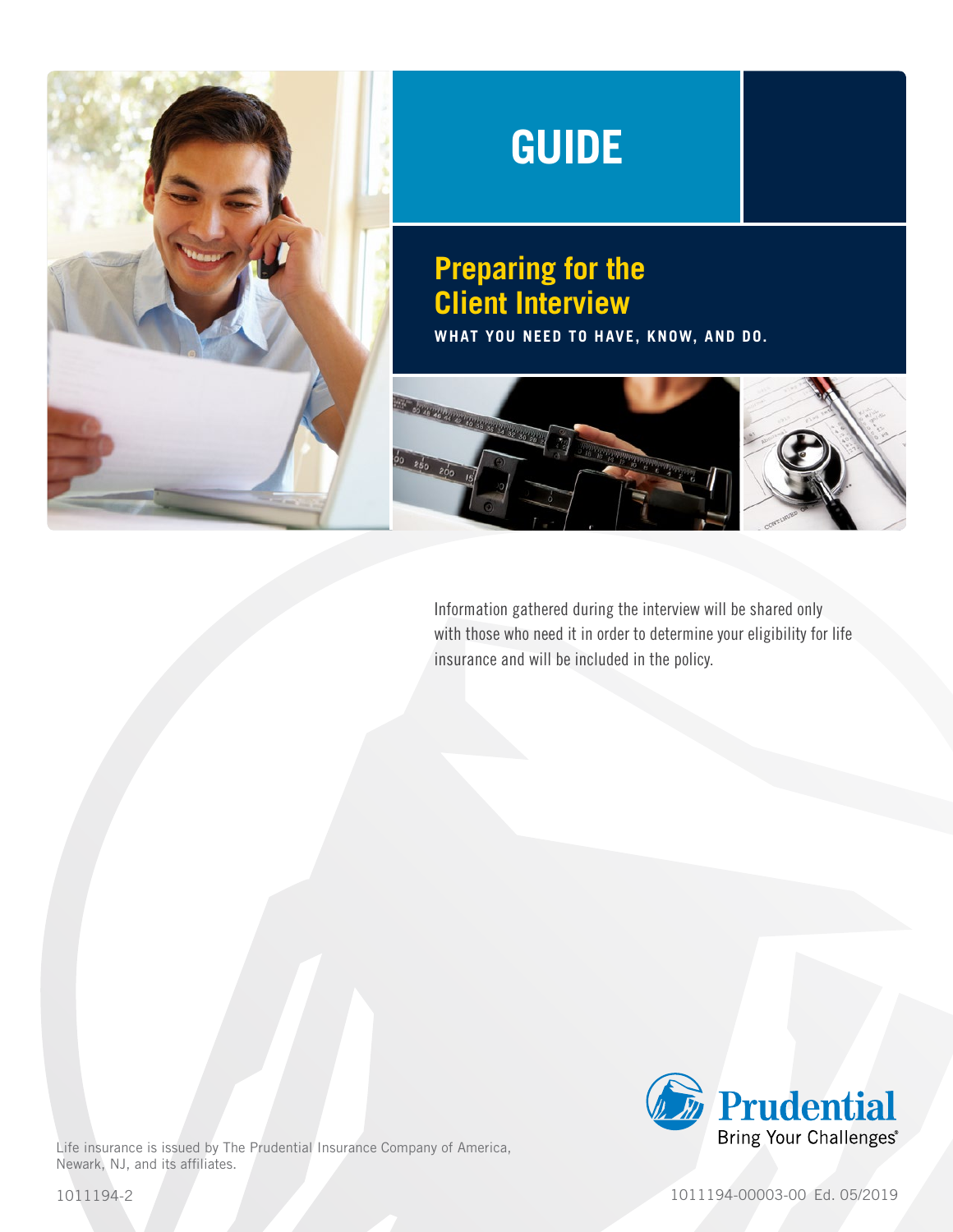Prudential offers clients the flexibility to choose between either a telephone interview or an eInterview to complete the interview process.



# What to Expect

#### Telephone Interview

If you opted for a telephone interview, within 24 – 48 hours of completing your initial application, you will receive an automated message providing you with information needed to complete the phone interview. You will need to contact the Call Center at 800-778-4243 and can expect the interview to take 20 – 30 minutes depending on your health history. Please have your policy number ready, if available.

The Call Center is open Monday through Friday from 9:00 AM to 10:00 PM Eastern Time. Their busiest time is generally in the evening. If you contact them during that time and they are unable to take your call, you may need to call back or schedule an appointment.

#### eInterview

If you opted for an eInterview, as soon as your application is submitted, a link to the interview questions will be sent to you via email. You may answer them at your earliest convenience and at a comfortable pace. This service is user-friendly and accessible on multiple devices like laptops, tablets and desktops.

Before the interview, be sure to familiarize yourself with the interview topics and questions that may be asked. The more information you have ready, the more quickly the call can be completed. Please answer each question completely and truthfully. The information gathered during the interview will be used to determine your eligibility for life insurance and will be included in the policy.



# Have This Information Available Prior to the Interview

- Last 4 digits of your Social Security Number.
- Your driver's license number, expiration date, and state of issue.
- The name, address, and phone number of your primary physician (or facility) and any medical specialists seen.
- Date (generally month and year) of your last visit to your primary physician and dates of recent visits to specialists.
- A list of medications you are taking.
- Employment history, earned income, unearned income (e.g., income outside of your salary, bonus, wages, and tips), and net worth (total assets minus liabilities) may be discussed.
- Details necessary to answer any of the questions listed in this brochure.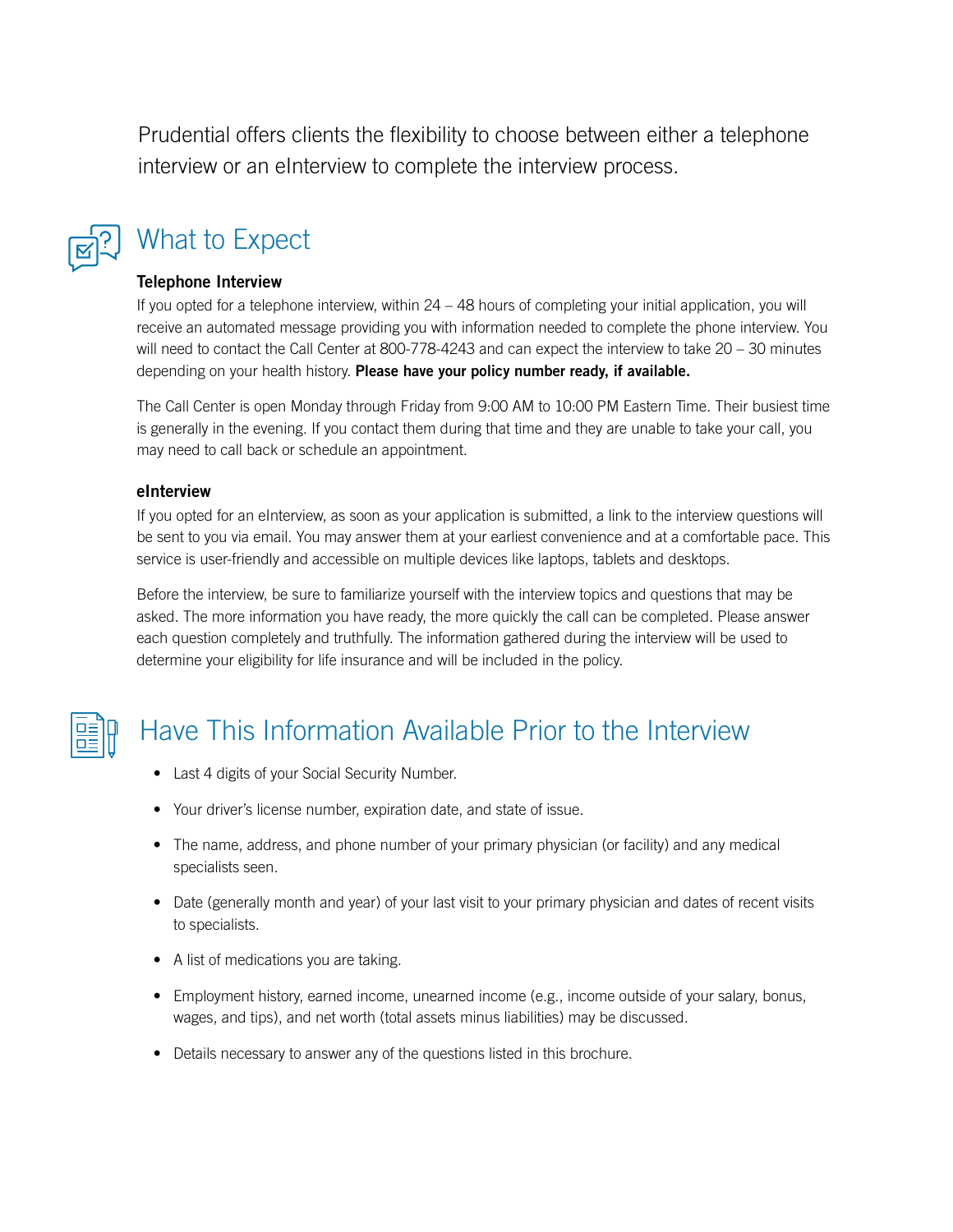### Non-Medical

- Will you live or travel outside of the United States in the next 12 months?
- Participation in any extreme sports or activities (e.g., motorized racing, SCUBA diving, mountain climbing, skydiving, bungee jumping).
- Questions about the status of your driver's license, including denials, suspensions, or being revoked.
- Questions about your driving history, including being convicted of or pleading guilty to driving under the influence or any moving violations.
- Information (including dates and frequency) about any current or prior use of tobacco or other nicotine products. This includes electronic cigarettes, clove cigarettes, etc.
- Questions related to criminal activity, dates, and convictions.

### Insurance History

- Will this Prudential insurance policy replace an existing insurance policy or annuity with any company?
- What will happen to this policy as the result of the purchase of the new policy? Will you still be paying premiums on the old policy?
- Are you applying for or reinstating life insurance with any other company? If yes, what's the name of that company?
- Have you ever had life or health insurance declined, postponed, rated, or issued with an increased premium?
- Will you be making payments on your Prudential policy using out-of-pocket funds (i.e., paying premiums from your own funds or current income)?

### Medical Information

- Current height and weight.
- For each medical condition: diagnosis date, medications, the doctor who treats you, and in some cases more specific details around tests completed, results of any testing done, etc.
- Date and reason for your most recent visit to your personal physician.
- If you've been hospitalized, or been advised to have surgery or medical procedures or tests.
- Drug use, including medicinal marijuana, alcohol/drug treatment, and/or counseling.
- Disability information including reason and start and end dates.

### Family History

- Information about your parents' and siblings' health conditions. (Do they or did they have heart disease, cerebrovascular disease, diabetes, or cancer?)
- Details around which family member was diagnosed, what was the condition, and dates of death, if applicable, will be needed.
- Your parents' ages, if living, or the age they were when they died.